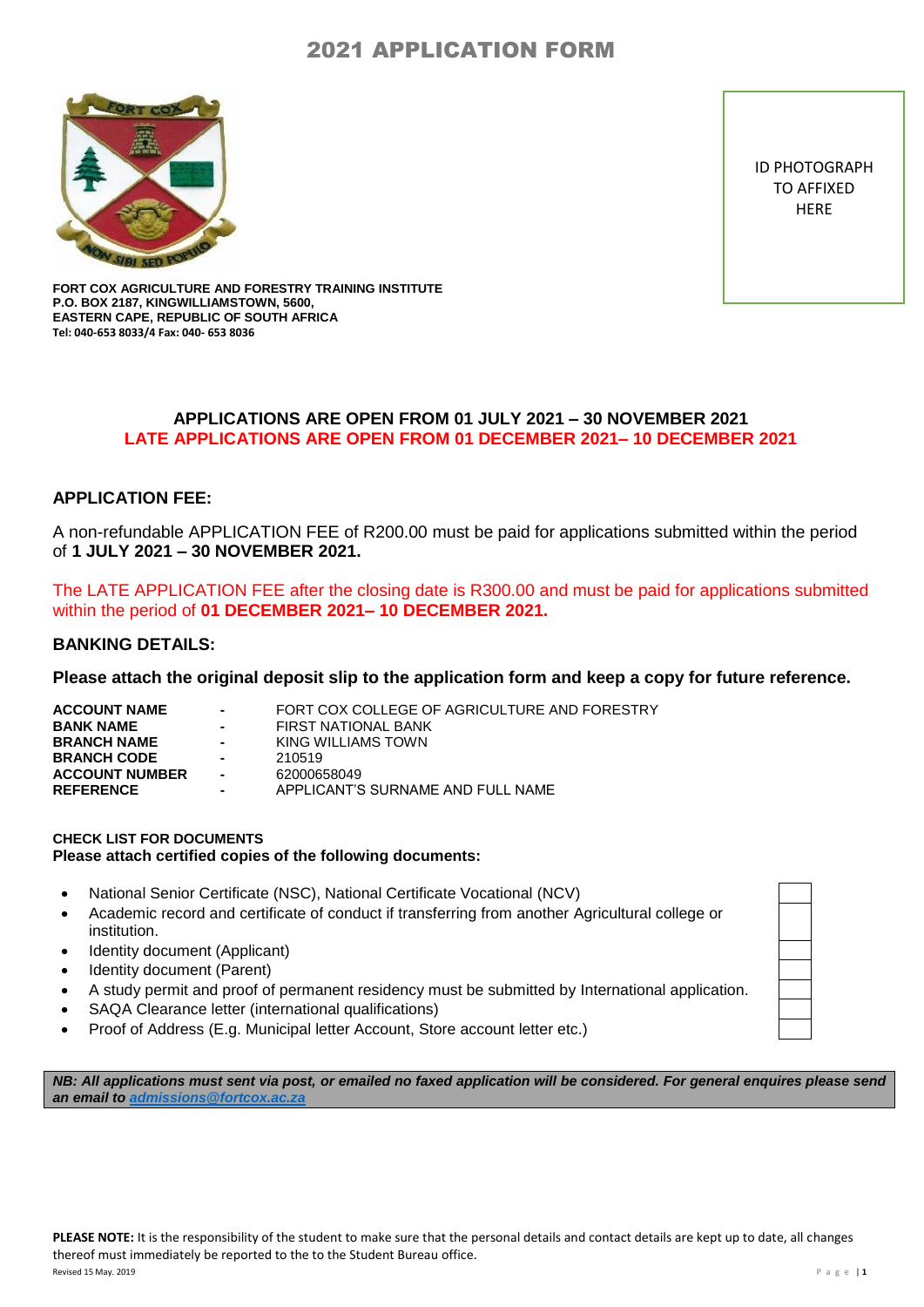| $\mathbf{2}$<br>$\mathbf{2}$<br>$\mathbf 1$<br>$\mathbf 0$<br>Initials:<br>Title:<br>Year:<br><b>MISS</b><br><b>MRS</b><br>DR<br><b>REV</b><br><b>MR</b><br>Surname:<br><b>First Names:</b><br>Alternate Names:<br><b>Birth Date:</b><br>Gender:<br>female<br>male<br>d<br>d<br>m<br>v<br>$\mathsf{m}$<br>v<br>v<br>Passport Number:<br><b>ID Number:</b><br><b>Marital Status:</b><br>Preferred Language:<br>English<br>widow/er<br>alternate<br>single<br>married<br>divorced<br><b>Current Occupation:</b><br>Home Language:<br>Study Permit No (if not SA Citizen):<br><b>B. CITIZENSHIP / ETHNICITY:</b><br><b>Ethnic</b><br>White<br>Coloured<br>Indian<br><b>Black</b><br>Asian<br>Group:<br>Citizenship<br>C. FINANCIALS:<br>Employer Name:<br><b>Bursary</b><br>Employer<br>Source of<br>Private<br>Government<br>Parents<br><b>Required?</b><br>yes<br>Funding:<br>no<br>body<br>D. MISCELLANEOUS:<br>Talk at<br>Our<br>Promotional<br>Community<br>Other<br>Radio<br>Where did you hear about the College? :<br>Friends<br>Teachers<br>Family<br>Magazines<br>School<br>Website<br>Newspaper<br>Items<br>(please specify)<br>E. POST SCHOOL DETAILS:<br>Name of College/Institution<br>Student/Exam No:<br>currently studying:<br>У<br>У<br>У<br>$\mathsf{m}$<br>у<br>m<br>Matric Aggregate:<br><b>Matric Date</b><br>Student<br>Reason for<br>Date<br>Signature<br><b>CANCELLATION:</b><br>confirming<br>Cancellation:<br>Cancelled:<br>Cancellation:<br>F. CONTACT DETAILS OF STUDENT:<br>Number and<br><b>Street</b><br><b>Student Postal</b><br>Suburb<br><b>Address:</b><br>Postal code:<br>Town<br>Province<br>Municipality<br>Number and<br><b>Street</b><br><b>Residential</b><br>Suburb<br>Address:<br>Town<br>Postal code:<br>Province<br>Municipality<br>Cell Number<br>Home Number<br>Work Number<br><b>Contact Telephone</b><br><b>Numbers:</b> | A. PERSONAL DETAILS: |  |  |  |  |  |  |  |  |  |  |  |  |  |  |  |  |  |  |  |  |
|-------------------------------------------------------------------------------------------------------------------------------------------------------------------------------------------------------------------------------------------------------------------------------------------------------------------------------------------------------------------------------------------------------------------------------------------------------------------------------------------------------------------------------------------------------------------------------------------------------------------------------------------------------------------------------------------------------------------------------------------------------------------------------------------------------------------------------------------------------------------------------------------------------------------------------------------------------------------------------------------------------------------------------------------------------------------------------------------------------------------------------------------------------------------------------------------------------------------------------------------------------------------------------------------------------------------------------------------------------------------------------------------------------------------------------------------------------------------------------------------------------------------------------------------------------------------------------------------------------------------------------------------------------------------------------------------------------------------------------------------------------------------------------------------------------------------------------------------------------------------------|----------------------|--|--|--|--|--|--|--|--|--|--|--|--|--|--|--|--|--|--|--|--|
|                                                                                                                                                                                                                                                                                                                                                                                                                                                                                                                                                                                                                                                                                                                                                                                                                                                                                                                                                                                                                                                                                                                                                                                                                                                                                                                                                                                                                                                                                                                                                                                                                                                                                                                                                                                                                                                                         |                      |  |  |  |  |  |  |  |  |  |  |  |  |  |  |  |  |  |  |  |  |
|                                                                                                                                                                                                                                                                                                                                                                                                                                                                                                                                                                                                                                                                                                                                                                                                                                                                                                                                                                                                                                                                                                                                                                                                                                                                                                                                                                                                                                                                                                                                                                                                                                                                                                                                                                                                                                                                         |                      |  |  |  |  |  |  |  |  |  |  |  |  |  |  |  |  |  |  |  |  |
|                                                                                                                                                                                                                                                                                                                                                                                                                                                                                                                                                                                                                                                                                                                                                                                                                                                                                                                                                                                                                                                                                                                                                                                                                                                                                                                                                                                                                                                                                                                                                                                                                                                                                                                                                                                                                                                                         |                      |  |  |  |  |  |  |  |  |  |  |  |  |  |  |  |  |  |  |  |  |
|                                                                                                                                                                                                                                                                                                                                                                                                                                                                                                                                                                                                                                                                                                                                                                                                                                                                                                                                                                                                                                                                                                                                                                                                                                                                                                                                                                                                                                                                                                                                                                                                                                                                                                                                                                                                                                                                         |                      |  |  |  |  |  |  |  |  |  |  |  |  |  |  |  |  |  |  |  |  |
|                                                                                                                                                                                                                                                                                                                                                                                                                                                                                                                                                                                                                                                                                                                                                                                                                                                                                                                                                                                                                                                                                                                                                                                                                                                                                                                                                                                                                                                                                                                                                                                                                                                                                                                                                                                                                                                                         |                      |  |  |  |  |  |  |  |  |  |  |  |  |  |  |  |  |  |  |  |  |
|                                                                                                                                                                                                                                                                                                                                                                                                                                                                                                                                                                                                                                                                                                                                                                                                                                                                                                                                                                                                                                                                                                                                                                                                                                                                                                                                                                                                                                                                                                                                                                                                                                                                                                                                                                                                                                                                         |                      |  |  |  |  |  |  |  |  |  |  |  |  |  |  |  |  |  |  |  |  |
|                                                                                                                                                                                                                                                                                                                                                                                                                                                                                                                                                                                                                                                                                                                                                                                                                                                                                                                                                                                                                                                                                                                                                                                                                                                                                                                                                                                                                                                                                                                                                                                                                                                                                                                                                                                                                                                                         |                      |  |  |  |  |  |  |  |  |  |  |  |  |  |  |  |  |  |  |  |  |
|                                                                                                                                                                                                                                                                                                                                                                                                                                                                                                                                                                                                                                                                                                                                                                                                                                                                                                                                                                                                                                                                                                                                                                                                                                                                                                                                                                                                                                                                                                                                                                                                                                                                                                                                                                                                                                                                         |                      |  |  |  |  |  |  |  |  |  |  |  |  |  |  |  |  |  |  |  |  |
|                                                                                                                                                                                                                                                                                                                                                                                                                                                                                                                                                                                                                                                                                                                                                                                                                                                                                                                                                                                                                                                                                                                                                                                                                                                                                                                                                                                                                                                                                                                                                                                                                                                                                                                                                                                                                                                                         |                      |  |  |  |  |  |  |  |  |  |  |  |  |  |  |  |  |  |  |  |  |
|                                                                                                                                                                                                                                                                                                                                                                                                                                                                                                                                                                                                                                                                                                                                                                                                                                                                                                                                                                                                                                                                                                                                                                                                                                                                                                                                                                                                                                                                                                                                                                                                                                                                                                                                                                                                                                                                         |                      |  |  |  |  |  |  |  |  |  |  |  |  |  |  |  |  |  |  |  |  |
|                                                                                                                                                                                                                                                                                                                                                                                                                                                                                                                                                                                                                                                                                                                                                                                                                                                                                                                                                                                                                                                                                                                                                                                                                                                                                                                                                                                                                                                                                                                                                                                                                                                                                                                                                                                                                                                                         |                      |  |  |  |  |  |  |  |  |  |  |  |  |  |  |  |  |  |  |  |  |
|                                                                                                                                                                                                                                                                                                                                                                                                                                                                                                                                                                                                                                                                                                                                                                                                                                                                                                                                                                                                                                                                                                                                                                                                                                                                                                                                                                                                                                                                                                                                                                                                                                                                                                                                                                                                                                                                         |                      |  |  |  |  |  |  |  |  |  |  |  |  |  |  |  |  |  |  |  |  |
|                                                                                                                                                                                                                                                                                                                                                                                                                                                                                                                                                                                                                                                                                                                                                                                                                                                                                                                                                                                                                                                                                                                                                                                                                                                                                                                                                                                                                                                                                                                                                                                                                                                                                                                                                                                                                                                                         |                      |  |  |  |  |  |  |  |  |  |  |  |  |  |  |  |  |  |  |  |  |
|                                                                                                                                                                                                                                                                                                                                                                                                                                                                                                                                                                                                                                                                                                                                                                                                                                                                                                                                                                                                                                                                                                                                                                                                                                                                                                                                                                                                                                                                                                                                                                                                                                                                                                                                                                                                                                                                         |                      |  |  |  |  |  |  |  |  |  |  |  |  |  |  |  |  |  |  |  |  |
|                                                                                                                                                                                                                                                                                                                                                                                                                                                                                                                                                                                                                                                                                                                                                                                                                                                                                                                                                                                                                                                                                                                                                                                                                                                                                                                                                                                                                                                                                                                                                                                                                                                                                                                                                                                                                                                                         |                      |  |  |  |  |  |  |  |  |  |  |  |  |  |  |  |  |  |  |  |  |
|                                                                                                                                                                                                                                                                                                                                                                                                                                                                                                                                                                                                                                                                                                                                                                                                                                                                                                                                                                                                                                                                                                                                                                                                                                                                                                                                                                                                                                                                                                                                                                                                                                                                                                                                                                                                                                                                         |                      |  |  |  |  |  |  |  |  |  |  |  |  |  |  |  |  |  |  |  |  |
|                                                                                                                                                                                                                                                                                                                                                                                                                                                                                                                                                                                                                                                                                                                                                                                                                                                                                                                                                                                                                                                                                                                                                                                                                                                                                                                                                                                                                                                                                                                                                                                                                                                                                                                                                                                                                                                                         |                      |  |  |  |  |  |  |  |  |  |  |  |  |  |  |  |  |  |  |  |  |
|                                                                                                                                                                                                                                                                                                                                                                                                                                                                                                                                                                                                                                                                                                                                                                                                                                                                                                                                                                                                                                                                                                                                                                                                                                                                                                                                                                                                                                                                                                                                                                                                                                                                                                                                                                                                                                                                         |                      |  |  |  |  |  |  |  |  |  |  |  |  |  |  |  |  |  |  |  |  |
|                                                                                                                                                                                                                                                                                                                                                                                                                                                                                                                                                                                                                                                                                                                                                                                                                                                                                                                                                                                                                                                                                                                                                                                                                                                                                                                                                                                                                                                                                                                                                                                                                                                                                                                                                                                                                                                                         |                      |  |  |  |  |  |  |  |  |  |  |  |  |  |  |  |  |  |  |  |  |
|                                                                                                                                                                                                                                                                                                                                                                                                                                                                                                                                                                                                                                                                                                                                                                                                                                                                                                                                                                                                                                                                                                                                                                                                                                                                                                                                                                                                                                                                                                                                                                                                                                                                                                                                                                                                                                                                         |                      |  |  |  |  |  |  |  |  |  |  |  |  |  |  |  |  |  |  |  |  |
|                                                                                                                                                                                                                                                                                                                                                                                                                                                                                                                                                                                                                                                                                                                                                                                                                                                                                                                                                                                                                                                                                                                                                                                                                                                                                                                                                                                                                                                                                                                                                                                                                                                                                                                                                                                                                                                                         |                      |  |  |  |  |  |  |  |  |  |  |  |  |  |  |  |  |  |  |  |  |
|                                                                                                                                                                                                                                                                                                                                                                                                                                                                                                                                                                                                                                                                                                                                                                                                                                                                                                                                                                                                                                                                                                                                                                                                                                                                                                                                                                                                                                                                                                                                                                                                                                                                                                                                                                                                                                                                         |                      |  |  |  |  |  |  |  |  |  |  |  |  |  |  |  |  |  |  |  |  |
|                                                                                                                                                                                                                                                                                                                                                                                                                                                                                                                                                                                                                                                                                                                                                                                                                                                                                                                                                                                                                                                                                                                                                                                                                                                                                                                                                                                                                                                                                                                                                                                                                                                                                                                                                                                                                                                                         |                      |  |  |  |  |  |  |  |  |  |  |  |  |  |  |  |  |  |  |  |  |
|                                                                                                                                                                                                                                                                                                                                                                                                                                                                                                                                                                                                                                                                                                                                                                                                                                                                                                                                                                                                                                                                                                                                                                                                                                                                                                                                                                                                                                                                                                                                                                                                                                                                                                                                                                                                                                                                         |                      |  |  |  |  |  |  |  |  |  |  |  |  |  |  |  |  |  |  |  |  |
|                                                                                                                                                                                                                                                                                                                                                                                                                                                                                                                                                                                                                                                                                                                                                                                                                                                                                                                                                                                                                                                                                                                                                                                                                                                                                                                                                                                                                                                                                                                                                                                                                                                                                                                                                                                                                                                                         |                      |  |  |  |  |  |  |  |  |  |  |  |  |  |  |  |  |  |  |  |  |
|                                                                                                                                                                                                                                                                                                                                                                                                                                                                                                                                                                                                                                                                                                                                                                                                                                                                                                                                                                                                                                                                                                                                                                                                                                                                                                                                                                                                                                                                                                                                                                                                                                                                                                                                                                                                                                                                         |                      |  |  |  |  |  |  |  |  |  |  |  |  |  |  |  |  |  |  |  |  |
|                                                                                                                                                                                                                                                                                                                                                                                                                                                                                                                                                                                                                                                                                                                                                                                                                                                                                                                                                                                                                                                                                                                                                                                                                                                                                                                                                                                                                                                                                                                                                                                                                                                                                                                                                                                                                                                                         |                      |  |  |  |  |  |  |  |  |  |  |  |  |  |  |  |  |  |  |  |  |
|                                                                                                                                                                                                                                                                                                                                                                                                                                                                                                                                                                                                                                                                                                                                                                                                                                                                                                                                                                                                                                                                                                                                                                                                                                                                                                                                                                                                                                                                                                                                                                                                                                                                                                                                                                                                                                                                         |                      |  |  |  |  |  |  |  |  |  |  |  |  |  |  |  |  |  |  |  |  |
|                                                                                                                                                                                                                                                                                                                                                                                                                                                                                                                                                                                                                                                                                                                                                                                                                                                                                                                                                                                                                                                                                                                                                                                                                                                                                                                                                                                                                                                                                                                                                                                                                                                                                                                                                                                                                                                                         |                      |  |  |  |  |  |  |  |  |  |  |  |  |  |  |  |  |  |  |  |  |
|                                                                                                                                                                                                                                                                                                                                                                                                                                                                                                                                                                                                                                                                                                                                                                                                                                                                                                                                                                                                                                                                                                                                                                                                                                                                                                                                                                                                                                                                                                                                                                                                                                                                                                                                                                                                                                                                         |                      |  |  |  |  |  |  |  |  |  |  |  |  |  |  |  |  |  |  |  |  |
|                                                                                                                                                                                                                                                                                                                                                                                                                                                                                                                                                                                                                                                                                                                                                                                                                                                                                                                                                                                                                                                                                                                                                                                                                                                                                                                                                                                                                                                                                                                                                                                                                                                                                                                                                                                                                                                                         |                      |  |  |  |  |  |  |  |  |  |  |  |  |  |  |  |  |  |  |  |  |
|                                                                                                                                                                                                                                                                                                                                                                                                                                                                                                                                                                                                                                                                                                                                                                                                                                                                                                                                                                                                                                                                                                                                                                                                                                                                                                                                                                                                                                                                                                                                                                                                                                                                                                                                                                                                                                                                         |                      |  |  |  |  |  |  |  |  |  |  |  |  |  |  |  |  |  |  |  |  |
| E-mail Address:                                                                                                                                                                                                                                                                                                                                                                                                                                                                                                                                                                                                                                                                                                                                                                                                                                                                                                                                                                                                                                                                                                                                                                                                                                                                                                                                                                                                                                                                                                                                                                                                                                                                                                                                                                                                                                                         |                      |  |  |  |  |  |  |  |  |  |  |  |  |  |  |  |  |  |  |  |  |

PLEASE NOTE: It is the responsibility of the student to make sure that the personal details and contact details are kept up to date, all changes thereof must immediately be reported to the to the Student Bureau office. Revised 15 May. 2019 P a g e | **2**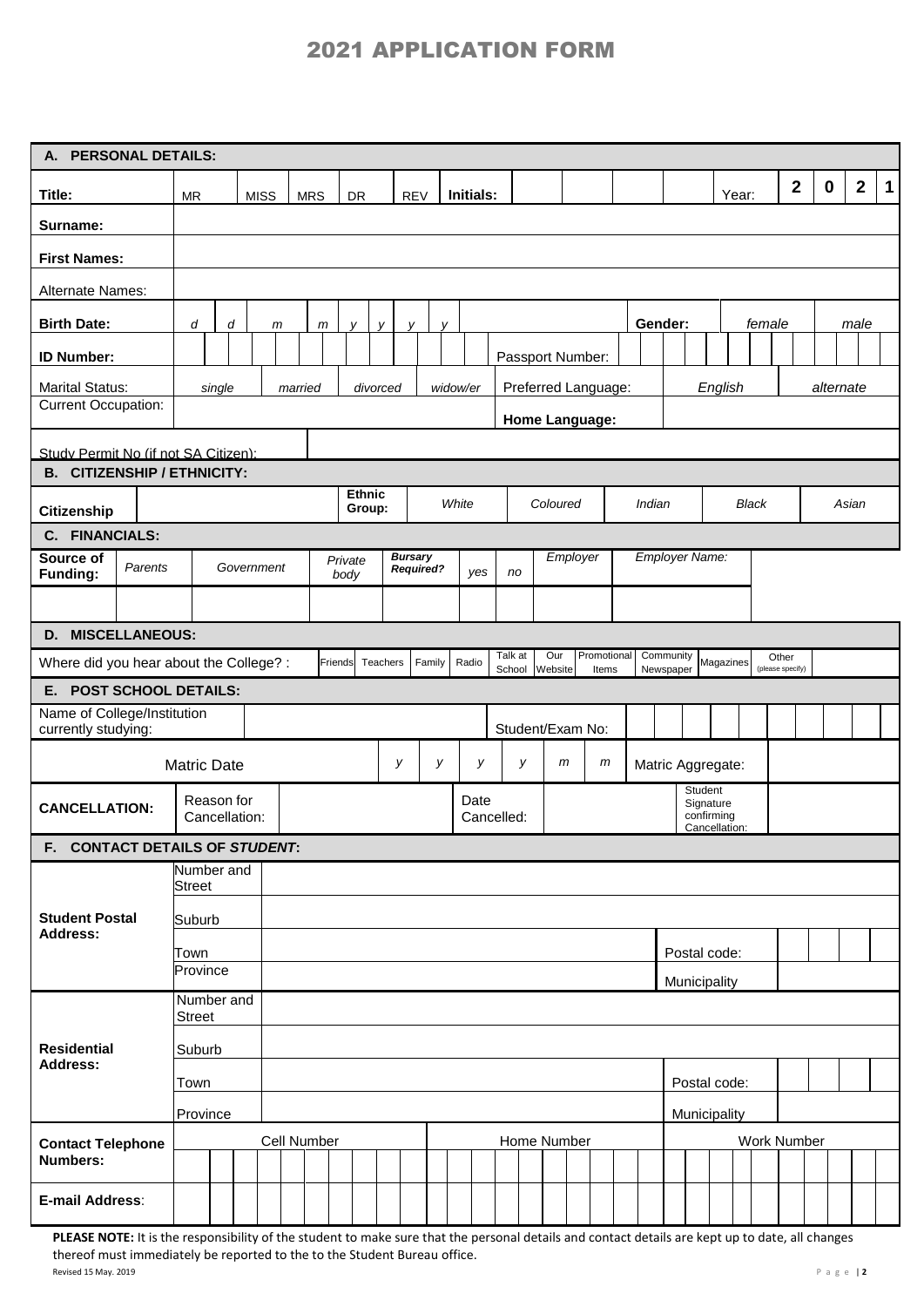| G. CONTACT DETAILS OF PARENT / GUARDIAN / PERSON WHO MUST RECEIVE:                                                     |             |                            |    |                          |            |      |                                                   |  |  |  |                                                 |                                                 |  |  |             |                                            |  |                           |  |                            |                   |  |                                          |        |  |              |  |  |
|------------------------------------------------------------------------------------------------------------------------|-------------|----------------------------|----|--------------------------|------------|------|---------------------------------------------------|--|--|--|-------------------------------------------------|-------------------------------------------------|--|--|-------------|--------------------------------------------|--|---------------------------|--|----------------------------|-------------------|--|------------------------------------------|--------|--|--------------|--|--|
|                                                                                                                        |             |                            |    |                          |            |      |                                                   |  |  |  |                                                 |                                                 |  |  |             |                                            |  |                           |  |                            |                   |  |                                          |        |  |              |  |  |
| <b>Title</b><br><b>MR</b><br>Relationship of next of kin:                                                              | <b>MISS</b> | <b>MRS</b>                 | DR | Aunt Brother             | <b>REV</b> |      | <b>Initials</b><br>Church Community Cousin Father |  |  |  |                                                 | Grandfather Grandmother Guardian Mother Partner |  |  | Surname     |                                            |  |                           |  |                            | Police<br>Officer |  | Sister                                   | Social |  | Spouse Uncle |  |  |
|                                                                                                                        |             | Number and                 |    |                          | Leader     |      | Leader                                            |  |  |  |                                                 |                                                 |  |  |             |                                            |  |                           |  |                            |                   |  |                                          | Worker |  |              |  |  |
|                                                                                                                        |             | <b>Street</b>              |    |                          |            |      |                                                   |  |  |  |                                                 |                                                 |  |  |             |                                            |  |                           |  |                            |                   |  |                                          |        |  |              |  |  |
| Physical Address:                                                                                                      |             | Suburb                     |    |                          |            |      |                                                   |  |  |  |                                                 |                                                 |  |  |             |                                            |  |                           |  |                            |                   |  |                                          |        |  |              |  |  |
|                                                                                                                        |             | Town                       |    |                          |            |      |                                                   |  |  |  |                                                 |                                                 |  |  |             |                                            |  |                           |  | Postal code:               |                   |  |                                          |        |  |              |  |  |
|                                                                                                                        |             | Province                   |    |                          |            |      |                                                   |  |  |  |                                                 |                                                 |  |  |             |                                            |  |                           |  |                            |                   |  |                                          |        |  |              |  |  |
| <b>Contact Telephone</b>                                                                                               |             |                            |    |                          |            |      |                                                   |  |  |  |                                                 |                                                 |  |  |             |                                            |  |                           |  | Municipality               |                   |  |                                          |        |  |              |  |  |
| Numbers:                                                                                                               |             |                            |    | Cell Number              |            |      |                                                   |  |  |  |                                                 |                                                 |  |  | Home Number |                                            |  |                           |  |                            |                   |  | <b>Work Number</b>                       |        |  |              |  |  |
|                                                                                                                        |             |                            |    |                          |            |      |                                                   |  |  |  |                                                 |                                                 |  |  |             |                                            |  |                           |  |                            |                   |  |                                          |        |  |              |  |  |
| E-mail Address:                                                                                                        |             |                            |    |                          |            |      |                                                   |  |  |  |                                                 |                                                 |  |  |             |                                            |  |                           |  |                            |                   |  |                                          |        |  |              |  |  |
| DISABILITIES: Do you have a medical condition or disability? If so, please indicate with an 'x' below:<br>Н.           |             |                            |    |                          |            |      |                                                   |  |  |  |                                                 |                                                 |  |  |             |                                            |  |                           |  |                            |                   |  |                                          |        |  |              |  |  |
| None                                                                                                                   |             | <b>Behavioral Disorder</b> |    |                          |            |      | Deaf/Blind Disabled                               |  |  |  |                                                 | Hard of Hearing                                 |  |  |             |                                            |  | <b>Partially Disabled</b> |  |                            |                   |  | Severe Intellectually<br><b>Disabled</b> |        |  |              |  |  |
| Attention Deficit disorder                                                                                             |             | <b>Blind</b>               |    |                          |            | Deaf |                                                   |  |  |  | Mild/Moderate<br><b>Intellectually Disabled</b> |                                                 |  |  |             | <b>Psychiatric Disorder</b>                |  |                           |  | Specific Learning Disabled |                   |  |                                          |        |  |              |  |  |
| Autistic Spectrum<br><b>Disorder</b>                                                                                   |             | <b>Cerebral Palsied</b>    |    |                          |            |      | Epilepsy                                          |  |  |  | <b>Multiple Disabled</b>                        |                                                 |  |  |             | Profound Intellectually<br><b>Disabled</b> |  |                           |  |                            | Dyslexia          |  |                                          |        |  |              |  |  |
| Other                                                                                                                  |             | Please indicate:           |    |                          |            |      |                                                   |  |  |  |                                                 |                                                 |  |  |             |                                            |  |                           |  |                            |                   |  |                                          |        |  |              |  |  |
| <b>CURRENT EMPLOYMENT STATUS (Please indicate with an 'x')</b><br>ı.                                                   |             |                            |    |                          |            |      |                                                   |  |  |  |                                                 |                                                 |  |  |             |                                            |  |                           |  |                            |                   |  |                                          |        |  |              |  |  |
| <b>EMPLOYED</b>                                                                                                        |             |                            |    | SELF-<br><b>EMPLOYED</b> |            |      |                                                   |  |  |  |                                                 | <b>UNEMPLOYED</b>                               |  |  |             |                                            |  |                           |  | <b>STUDENT</b>             |                   |  |                                          |        |  |              |  |  |
| <b>INDUSTRY</b>                                                                                                        |             |                            |    |                          |            |      |                                                   |  |  |  |                                                 | POSITION IN COMPANY                             |  |  |             |                                            |  |                           |  |                            |                   |  |                                          |        |  |              |  |  |
| <b>NAME OF</b><br><b>COMPANY</b>                                                                                       |             |                            |    |                          |            |      |                                                   |  |  |  |                                                 | PERIOD IN POSITION                              |  |  |             |                                            |  |                           |  |                            |                   |  |                                          |        |  |              |  |  |
| J. COURSE PREFERENCE (In the order of preference, please indicate two Diploma options you are interested in studying): |             |                            |    |                          |            |      |                                                   |  |  |  |                                                 |                                                 |  |  |             |                                            |  |                           |  |                            |                   |  |                                          |        |  |              |  |  |
|                                                                                                                        |             |                            |    |                          |            |      | <b>DIPLOMA / ADVANCE DIPLOMA APPLYING FOR:</b>    |  |  |  |                                                 |                                                 |  |  |             |                                            |  |                           |  |                            |                   |  |                                          |        |  |              |  |  |
| <b>FIRST CHOICE:</b>                                                                                                   |             |                            |    |                          |            |      |                                                   |  |  |  |                                                 |                                                 |  |  |             |                                            |  |                           |  |                            |                   |  |                                          |        |  |              |  |  |
| <b>SECOND CHOICE:</b>                                                                                                  |             |                            |    |                          |            |      |                                                   |  |  |  |                                                 |                                                 |  |  |             |                                            |  |                           |  |                            |                   |  |                                          |        |  |              |  |  |

## **DECLARATION BY APPLICANT**

- I declare that the information, which I have furnished, on this form is, to the best of my knowledge true and correct and any false declaration may result in my application being rejected.
- I hereby exempt the Fort Cox Agriculture and Forestry Training Institute from any liability resulting from my own negligence or indiscipline.
- If I am admitted I undertake to:
	- a. Read and abide by all official notices to students.
	- b. Reside at the residence to which I may be allocated into.
	- c. I shall be liable for any damage to the Institution property caused by myself.
	- d. I hold myself responsible for the payment in full of all fees and other charges regardless of sponsorship.

**\_\_\_\_\_\_\_\_\_\_\_\_\_\_\_\_\_\_\_\_\_\_\_\_\_\_\_\_\_\_\_\_ \_\_\_\_\_\_\_\_\_\_\_\_\_\_\_\_\_\_\_\_\_\_\_\_\_\_\_\_\_\_\_\_**

e. I shall abide by the rules of the institution and adhere to them as enshrined in the prospectus and other institutional

**SIGNATURE OF APPLICANT** 

**PLEASE NOTE:** It is the responsibility of the student to make sure that the personal details and contact details are kept up to date, all changes thereof must immediately be reported to the to the Student Bureau office. Revised 15 May. 2019 P a g e | **3**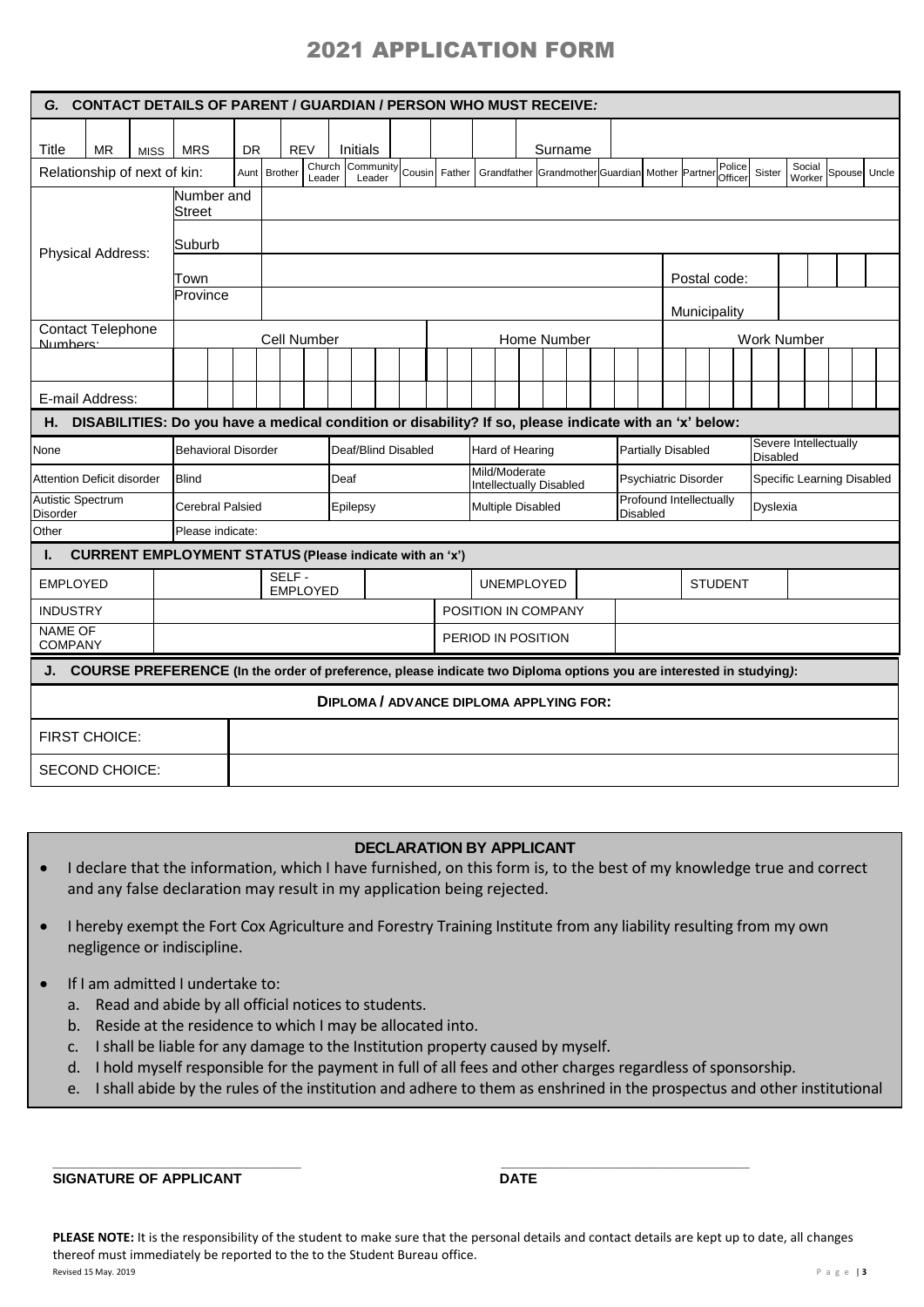|                           | FOR OFFICE USE ONLY |                |      |          |           |      |  |                              |  |  |  |  |  |  |  |
|---------------------------|---------------------|----------------|------|----------|-----------|------|--|------------------------------|--|--|--|--|--|--|--|
| Application fee<br>paid   |                     | Student number |      |          |           |      |  |                              |  |  |  |  |  |  |  |
|                           | Option 1            | Signature      | Date | Option 2 | Signature | Date |  | Date processed and signature |  |  |  |  |  |  |  |
| Admitted                  |                     |                |      |          |           |      |  |                              |  |  |  |  |  |  |  |
| Provisionally<br>admitted |                     |                |      |          |           |      |  |                              |  |  |  |  |  |  |  |
| Waitlisted                |                     |                |      |          |           |      |  |                              |  |  |  |  |  |  |  |
| Rejected                  |                     |                |      |          |           |      |  |                              |  |  |  |  |  |  |  |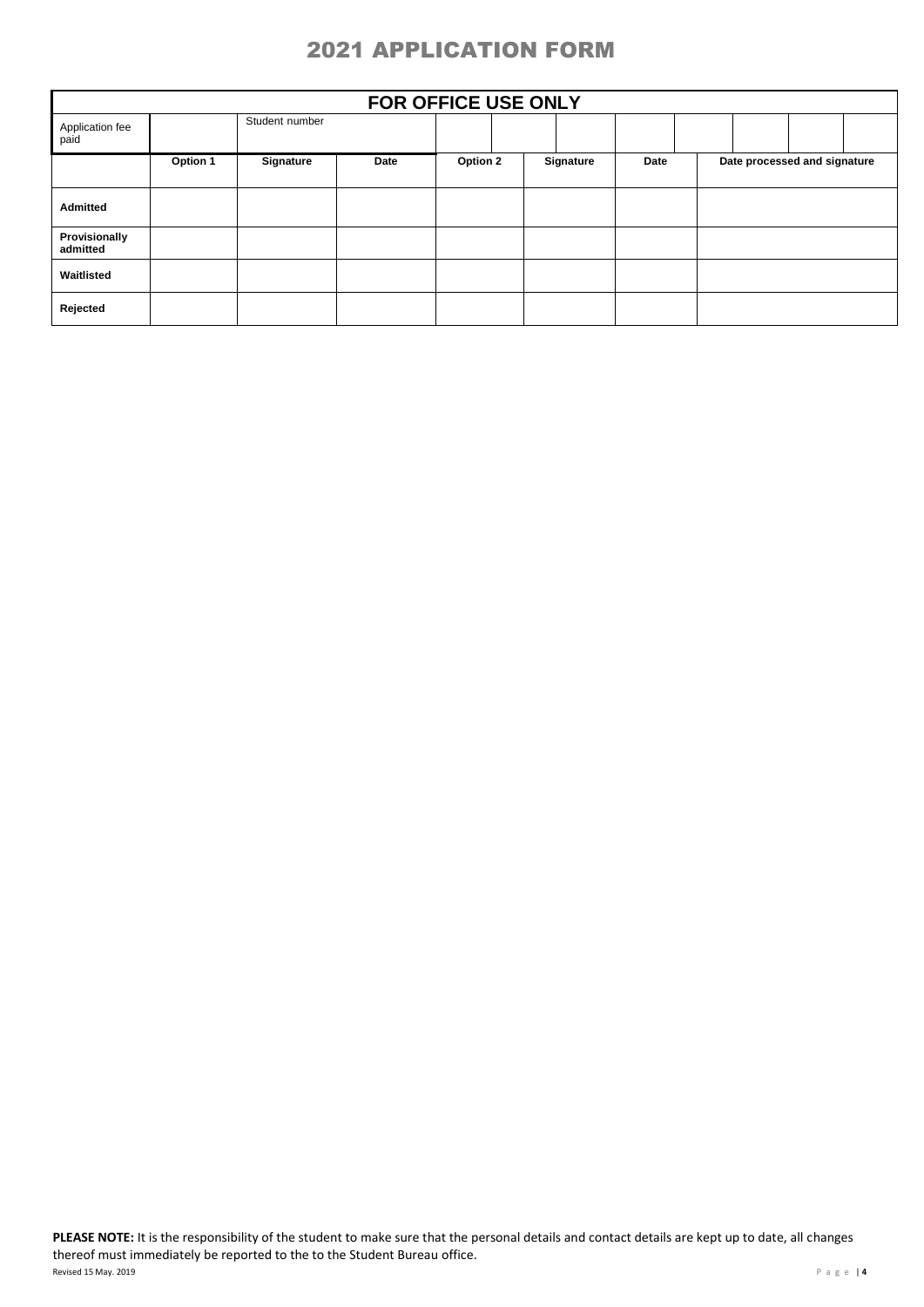

## **FORT COX AGRICULTURE AND FORESTRY TRAINING INSTITUTE P.O. BOX 2187, KINGWILLIAMSTOWN, 5600, EASTERN CAPE, REPUBLIC OF SOUTH AFRICA Tel: 040-653 8033/4 Fax: 040- 653 8036**

| <b>FIRST APPLICATION:</b>     |                                    |  | <b>YES</b>              |                 | <b>NO</b>      |                   |                                         | <b>STUDENT NUMBER:</b>        | $\overline{c}$ |  | 0           |  |              |  |                      |               |  |  |  |
|-------------------------------|------------------------------------|--|-------------------------|-----------------|----------------|-------------------|-----------------------------------------|-------------------------------|----------------|--|-------------|--|--------------|--|----------------------|---------------|--|--|--|
|                               |                                    |  |                         |                 |                |                   | PERSONAL INFORMATION                    |                               |                |  |             |  |              |  |                      |               |  |  |  |
|                               | Mr                                 |  | <b>INITIALS:</b>        |                 |                |                   | SURNAME:                                |                               |                |  |             |  |              |  |                      |               |  |  |  |
| <b>TITLE</b>                  | <b>Miss</b>                        |  |                         | FULL NAME (s) : | $\mathbf{1}$   |                   |                                         |                               |                |  |             |  |              |  |                      |               |  |  |  |
|                               | <b>Mrs</b>                         |  |                         |                 | $\overline{2}$ |                   |                                         |                               |                |  |             |  |              |  |                      |               |  |  |  |
| NICKNAME:                     |                                    |  |                         |                 |                |                   |                                         |                               |                |  |             |  |              |  |                      |               |  |  |  |
| RELIGION:                     |                                    |  |                         |                 |                |                   |                                         | RACE:                         |                |  |             |  |              |  |                      |               |  |  |  |
| <b>MARITAL STATUS:</b>        |                                    |  |                         |                 |                |                   |                                         | GENDER:                       |                |  | <b>MALE</b> |  |              |  |                      | <b>FEMALE</b> |  |  |  |
| <b>ID NUMBER:</b>             |                                    |  |                         | TEL NO:         |                |                   |                                         |                               |                |  |             |  |              |  |                      |               |  |  |  |
| DATE OF BIRTH                 |                                    |  | V<br>V                  | Υ               |                | $\mathbb{M}$<br>M | D                                       | D                             | CELL NO:       |  |             |  |              |  |                      |               |  |  |  |
| EMAIL:                        |                                    |  |                         |                 |                |                   |                                         |                               |                |  |             |  |              |  |                      |               |  |  |  |
|                               |                                    |  |                         |                 |                |                   |                                         |                               |                |  |             |  |              |  |                      |               |  |  |  |
| ADDRESS:<br>CODE:             |                                    |  |                         |                 |                |                   |                                         |                               |                |  |             |  |              |  |                      |               |  |  |  |
|                               |                                    |  |                         |                 |                |                   |                                         |                               |                |  |             |  |              |  |                      |               |  |  |  |
| <b>PARENTS INFORMATION</b>    |                                    |  |                         |                 |                |                   |                                         |                               |                |  |             |  |              |  |                      |               |  |  |  |
| <b>FATHER'S DETAILS</b>       |                                    |  | <b>MOTHER'S DETAILS</b> |                 |                |                   |                                         |                               |                |  |             |  |              |  |                      |               |  |  |  |
| <b>INITIAL &amp; SURNAME:</b> |                                    |  |                         |                 |                |                   |                                         | <b>INITIAL &amp; SURNAME:</b> |                |  |             |  |              |  |                      |               |  |  |  |
| OCCUPATION:                   |                                    |  |                         |                 |                |                   |                                         | <b>OCCUPATION:</b>            |                |  |             |  |              |  |                      |               |  |  |  |
| <b>EMPLOYERS NAME:</b>        |                                    |  |                         |                 |                |                   |                                         | <b>EMPLOYERS NAME:</b>        |                |  |             |  |              |  |                      |               |  |  |  |
| TEL. NO:                      |                                    |  |                         |                 |                |                   |                                         | TEL. NO:                      |                |  |             |  |              |  |                      |               |  |  |  |
|                               |                                    |  |                         |                 |                |                   |                                         |                               |                |  |             |  |              |  |                      |               |  |  |  |
| ADDRESS:                      |                                    |  |                         |                 |                |                   |                                         |                               |                |  |             |  |              |  |                      |               |  |  |  |
| PARENT'S E-MAIL ADDRESS:      |                                    |  |                         |                 |                |                   |                                         | CODE:                         |                |  |             |  |              |  |                      |               |  |  |  |
|                               |                                    |  |                         |                 |                |                   | <b>GUARDIAN / SPONSOR'S INFORMATION</b> |                               |                |  |             |  |              |  |                      |               |  |  |  |
| SURNAME:                      |                                    |  |                         |                 |                |                   |                                         | <b>NAMES IN FULL:</b>         |                |  |             |  |              |  |                      |               |  |  |  |
| <b>OCCUPATION:</b>            |                                    |  |                         |                 |                |                   |                                         | <b>EMPLOYERS NAME:</b>        |                |  |             |  |              |  |                      |               |  |  |  |
| TEL. NO (HOME):               |                                    |  |                         |                 |                |                   |                                         | CELL NO:                      |                |  |             |  |              |  |                      |               |  |  |  |
| ADDRESS:                      |                                    |  |                         |                 |                |                   |                                         |                               |                |  |             |  |              |  |                      |               |  |  |  |
|                               |                                    |  |                         |                 |                |                   |                                         |                               |                |  |             |  | Postal code: |  |                      |               |  |  |  |
|                               |                                    |  |                         |                 |                |                   |                                         |                               |                |  |             |  |              |  |                      |               |  |  |  |
| E-MAIL ADDRESS:               |                                    |  |                         |                 |                |                   |                                         |                               |                |  |             |  |              |  |                      |               |  |  |  |
| <b>COURSE INFORMATION</b>     |                                    |  |                         |                 |                |                   |                                         |                               |                |  |             |  |              |  |                      |               |  |  |  |
|                               | <b>QUALIFICATION ADMITTED FOR:</b> |  |                         |                 |                |                   |                                         |                               |                |  |             |  |              |  |                      |               |  |  |  |
| <b>CROP PRODUCTION</b>        |                                    |  |                         | <b>FORESTRY</b> |                |                   | <b>ANIMAL PRODUCTION</b>                |                               |                |  |             |  |              |  | <b>AGRI-BUSINESS</b> |               |  |  |  |